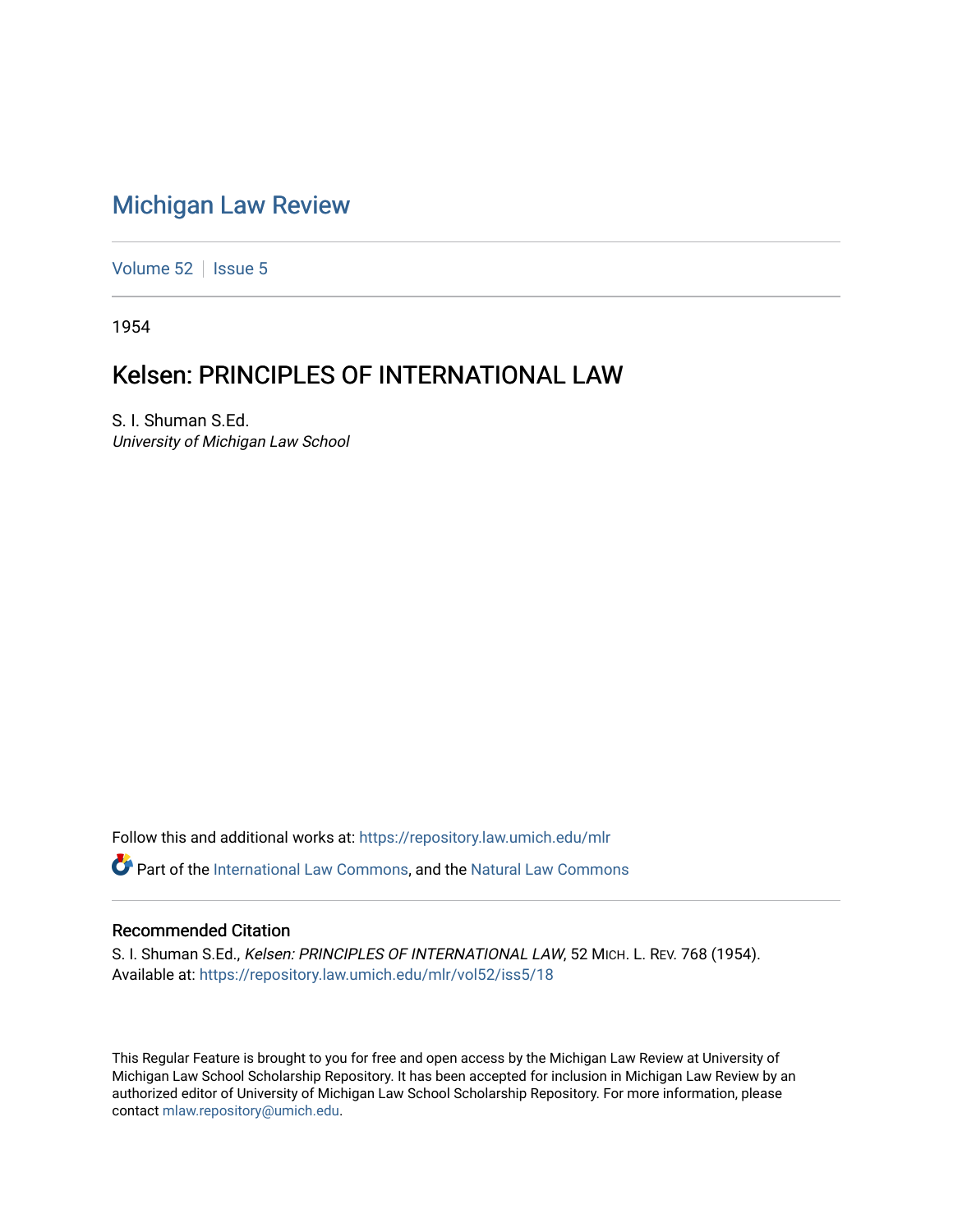#### RECENT BOOKS

This department undertakes to note or review brieHy current books on law and matters closely related thereto. Periodicals, court reports, and other publications that appear at frequent intervals are not included. The information given in the notes is derived from inspection of the books, publishers' literature, and the ordinary library sources.

### BRIEF REVIEWS

PRINCIPLES OF INTERNATIONAL LAW. By *Hans Kelsen*. New York: Rinehart & Company. 1952. Pp. xvii, 461. \$5.

In this volume, issued as one of the Fletcher School *Studies in International Affairs,* a world-renowned legal philosopher analyzes our contemporary system of international law. Professor Kelsen says of the work: "I have chosen the title *Principles of International Law* because I thought it necessary to present, in addition to the most important norms which form this branch of the law, a theory of international law, that is to say, an examination of its nature and· fundamental concepts, an analysis of its structure, and the determination of its position in the world of law."

Although intended as "an introduction to the study of international law," the reviewer believes that the book will find greater appreciation among those already enjoying some acquaintance with legal theory and with international law. Indeed, it is with the theoretical analysis of the book that this review will be concerned, rather than with its virtues as a textbook. Suffice it to say that this book differs widely in both organization and content from what we generally expect to find in a casebook or textbook for an introductory course in international law.

Kelsen holds that for international law, as for national law, there must be juristic delicts (legal wrongs, violations of law) if the international order is to be a legal order at all. That is, an order is a legal order if it provides a sanction (punishment, unpleasant consequence) for a delict. Examining present international law, Kelsen finds that the international order is a legal one since it permits an injured state to act as an organ of the international community in applying force against the delinquent state. For international law the coercive acts of states "are, in principle, permitted only as a reaction against a delict, and accordingly the employment of force to any other end is forbidden." Thus under, international law it is "possible to interpret the employment of force directed by one state against another either as sanction or as delict."

For Kelsen, as for most jurisprudents, the function of international law, as of all law, is to regulate the mutual relations of individuals. Because of this it would seem that no political, social, sociological, legal, or other unit composed of two or more individuals is by its nature an impossible subject for international law. This extension to its logical extreme of the category of subjects of international law is accompanied by a similar extension of the category of the subject-matter of international law. For Kelsen there is nothing which *by its nature*  could not be regulated by international law. This would be true even of national constitutional problems, since by treaty a state may be required to adopt a par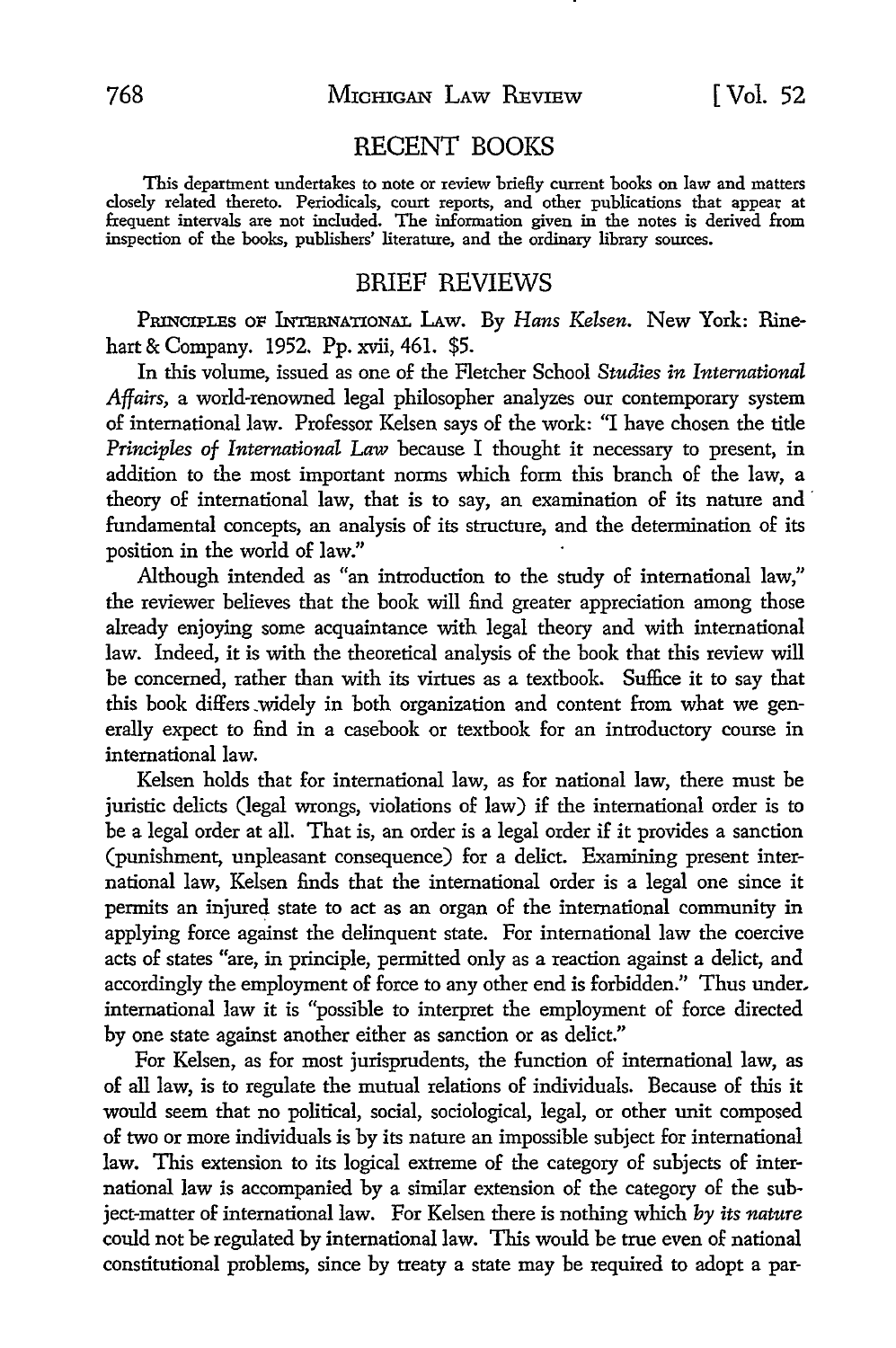ticular constitution. One may wonder whether the subject-matter of international law can thus be pushed to its logical extremity, especially as regards a federal state such as the United States, wherein its constitution may prohibit the conclusion of certain types of treaties. However, if one were to agree that there is nothing which *by its nature* is necessarily within the exclusive domestic jurisdiction of a state, and that no group of individuals is by its nature an impossible subject of international law, then one might be able to agree with Kelsen that international law is not limited in all its spheres of validity: territorial, temporal, personal, and material.

By applying natural law doctrines to states, some writers have sought to deduce certain fundamental rights allegedly possessed by all states. The most vehemently championed fundamental rights have been those of absolute equality and absolute sovereignty. However, the deduction of such rights from nature is the characteristic defect of a natural law analysis. Rights presuppose duties and both presuppose a normative order, and such an order is creatable only by men. Natural or fundamental rights are not rights at all, but rather are political ideologies. An analysis of positive law reveals the invalidity of the theories of alleged fundamental rights since positive law reveals that states are neither equal nor free (as absolute sovereignty would imply). The conception of the absolutely unbound state is derived from the internationalization of the theory that a social compact explains the creation of a legal order. But an examination of positive international law reveals the inadequacy of such a view since new states are bound by international law when they come into existence and this without their consent.

It is characteristic of all law that it regulates its own creation. In national legal orders each norm takes its validity from some superior norm which regulates its creation. In the national legal order the hierarchy of norms is the constitution ( which need not be written), statutes, judicial decisions, and finally the duty imposed upon the individual. As regards the international community, its constitution "is the set of rules of international law which regulates the creation of international law, or, in other terms, which determines the 'sources' of international law." For international law, these "sources" are custom and treaty. Absent either, and despite moral or political objections, a state is free to act as it wishes, and in so acting the state is behaving in accordance with the norm of international law which reflects the fundamental principle that what is not forbidden is legally permitted.

To the scrap-heap of non-positivistic theories which already includes natural law doctrines and doctrines of absolute sovereignty, Kelsen adds the doctrine of pluralism which holds that the various national legal orders and the international legal order are mutually independent. In the answer of the pure theory of international law to the pluralistic thesis, we reach what is for many purposes the keystone of Kelsen's system. The pluralist maintains that the national and international legal orders are independent because the ultimate reason of validity is different for each. To answer the question raised by such a view the relation between the norms of the two orders must be examined, since if different norms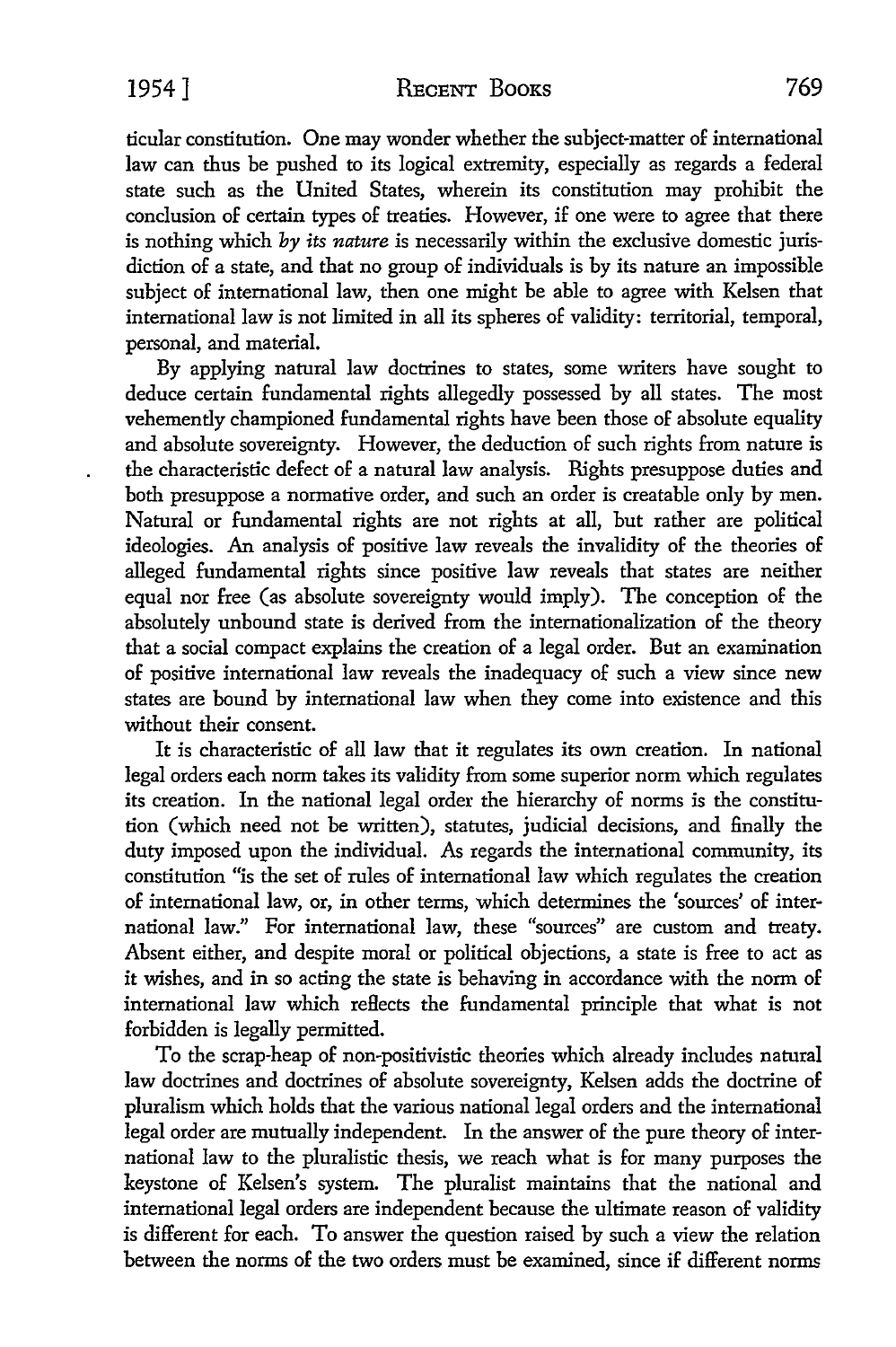"receive their validity from the same basic norm, then-by definition-they all form part of the same system."

For Kelsen, a legal order is a dynamic norm system, that is, one where the norms, whatever their content, are valid if created according to the basic norm . of the system. This is distinguished from a static norm system where the content and validity of a norm is deducible from some self-evident basic norm. Since the legal order is dynamic and since all law regulates its own creation, a norm belongs to a particular legal order if it is created in the manner established by a superior norm of the order. By tracing through the hierarchy of norms from lowest to ever superior norm, there is eventually encountered some historically first "constitution" which is presupposed as the final postulate upon which depends the validity of all inferior norms. The validity of this constitution can be expressed as follows:

(I) ''It is postulated that one ought to behave as the individual or individuals who laid down the first constitution have ordained. This is the basic norm of the national legal order.  $\ldots$ " [p. 411; hereafter when (I) appears in this paper it will be this passage which will be intended. Similarly for  $(2)$ ,  $(3)$ , etc.].

This norm is not one of positive national law, but rather it is presupposed in interpreting social relations in legal terms; it is the condition which makes juristic propositions possible.

The first criterion determining validity of a legal norm is found in the principle of legitimacy according *to* which a norm is valid if established in the way determined by the first constitution. However, compliance with the principle of legitimacy is not conclusive of validity, since, for example, a norm created today in Germany in the manner ordained by the 1871 Constitution may be said to be legitimate though clearly invalid. The reason for this invalidity lies not in failure to comply with the 1871 constitutional procedure for norm creation, but rather in the fact that the procedure is no longer valid; the 1871 Constitution has lost its efficacy. Thus it is clear that the efficacy of the legal order - the general observance and application of the order - is a necessary condition for the validity of any of the norms created by the order.

(2) ''These norms are valid not because the total order is effective, but because they are created in conformity with the constitution. But this constitution is supposed to be a valid norm only on the condition that the total order, established in conformity with it, is effective." (p. 413)

From these considerations there follows a most central conclusion. The principle that a legal order must, by and large, be effective in order to be valid is itself a norm. The norm may be formulated as follows:

(3) "Men ought to behave in conformity with a coercive order which, as a whole, is by and large effective." (p. 414)

This is a norm of positive international law; it is revealed, for example, in the rule of international law that an effective government is the legitimate government of a state. Since this norm of international law determines the validity for norms of national law, the "source" of national law is within international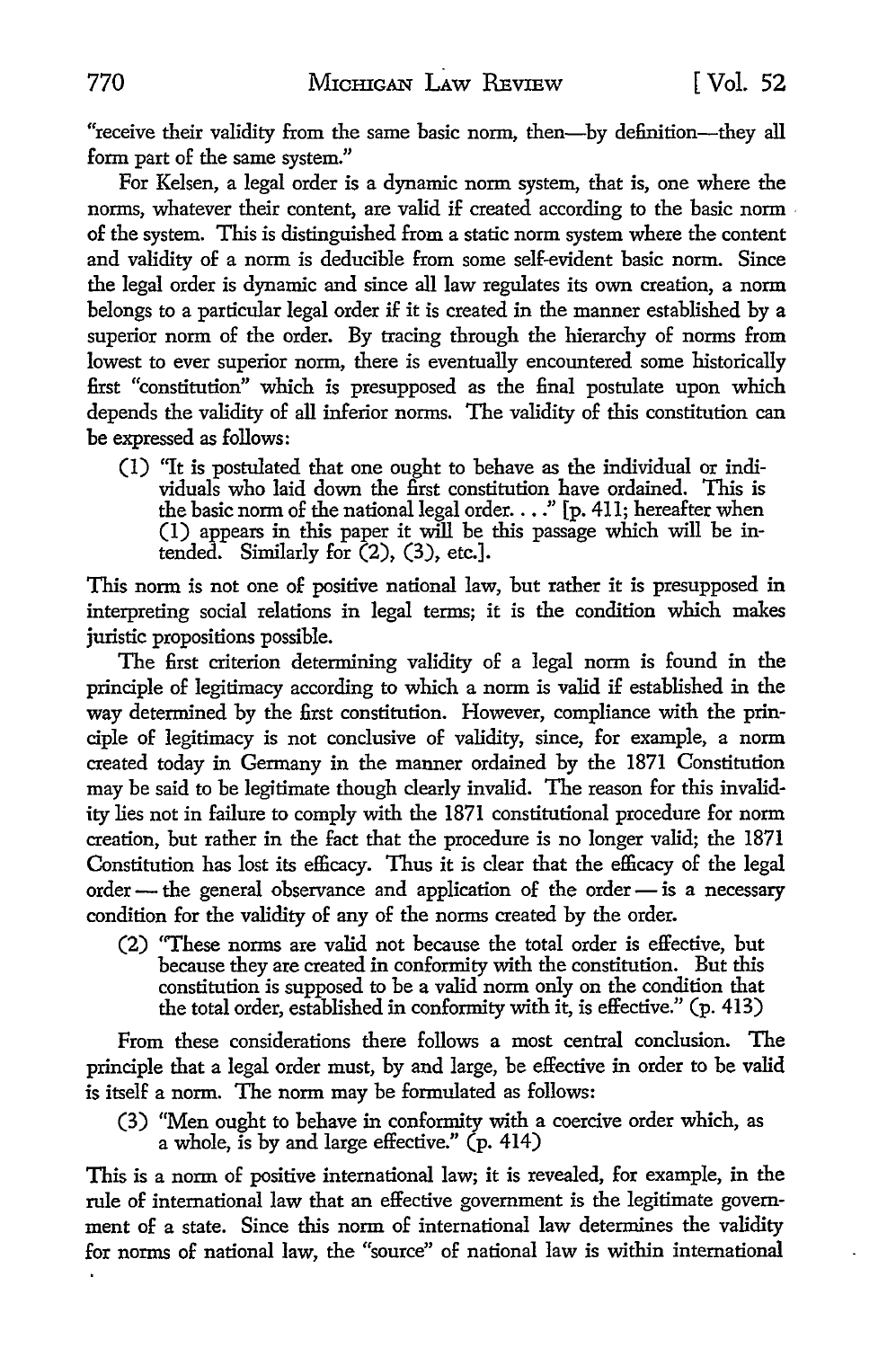law and hence that pluralistic thesis becomes untenable which alleges the mutual independence of the two legal orders.

After indicating the basic norm of national law and demonstrating the existence of an intimate relation between national and international law, the pinnacle of the monistic legal order is reached when the basic norm of international law is deduced. To find this norm the same procedure is used as was used with national law: beginning with the lowest norm one proceeds to ever superior norms. In international law the starting point is the decision of an international tribunal. Finding that the validity of the norm created by that decision is derived from the treaty pursuant to which the tribunal was instituted, we look to the reason for the validity of the treaty. This is found in the norm *pacta sunt servanda,* a norm of general international law created by custom. The early efforts of the Vienna School of International Law stopped here and thought of *pacta sunt servanda* as the basis norm of international law, but clearly this was inadequate. It is now urged, instead, that

( 4) "The basic norm of international law .•. must be a norm which countenances custom as a norm-creating fact, and might be formulated as follows: The states ought to behave as they have customarily behaved." (pp. 417-418)

It is believed that the above brief synopsis constitutes a bare minimum depiction of the logical ''bones" of the pure theory of international law as described by Kelsen in this book. No effort has been made to present Kelsen's views on the more traditional subjects found in international law casebooks or in other works intended for beginning students of international law. All those familiar with Kelsen's previous writings will require little assurance as to the high quality of his discussions on such matters as jurisdiction, territory, protection of nationals, etc.

There are at least two general criteria available for appraising a theory of the type here involved. One may endorse (or reject) the offered theory because it does (or does not) correspond to what appears to be the actual behavior of the phenomena with which the theory is concerned, or one may criticize the theory on what may be called aesthetic grounds. A third type of criticism frequently encountered in regard to writing on international law is here inapplicable; it is that which seeks to pass moral, political, or sociological judgment on the value of the theory in terms of what is thought to be its effect upon future moral, political, or sociological behavior. Such criticism may be desirable but is here irrelevant, or perhaps more accurately, it is here almost as irrelevant as would be like criticism of *Principia Mathematica.* Note that what is said to be inapplicable is moral criticism of the theory, not of the particular norms alleged to obtain within the theory. In any event, the most clearly relevant criticism of an investigation purporting to result in a *theory* of international law is criticism concerned with aesthetic factors, i.e., consistency, simplicity, completeness.

Without pretending to invoke any logically rigorous conception of consistency, there are grounds for questioning the consistency of Kelsen's constructions.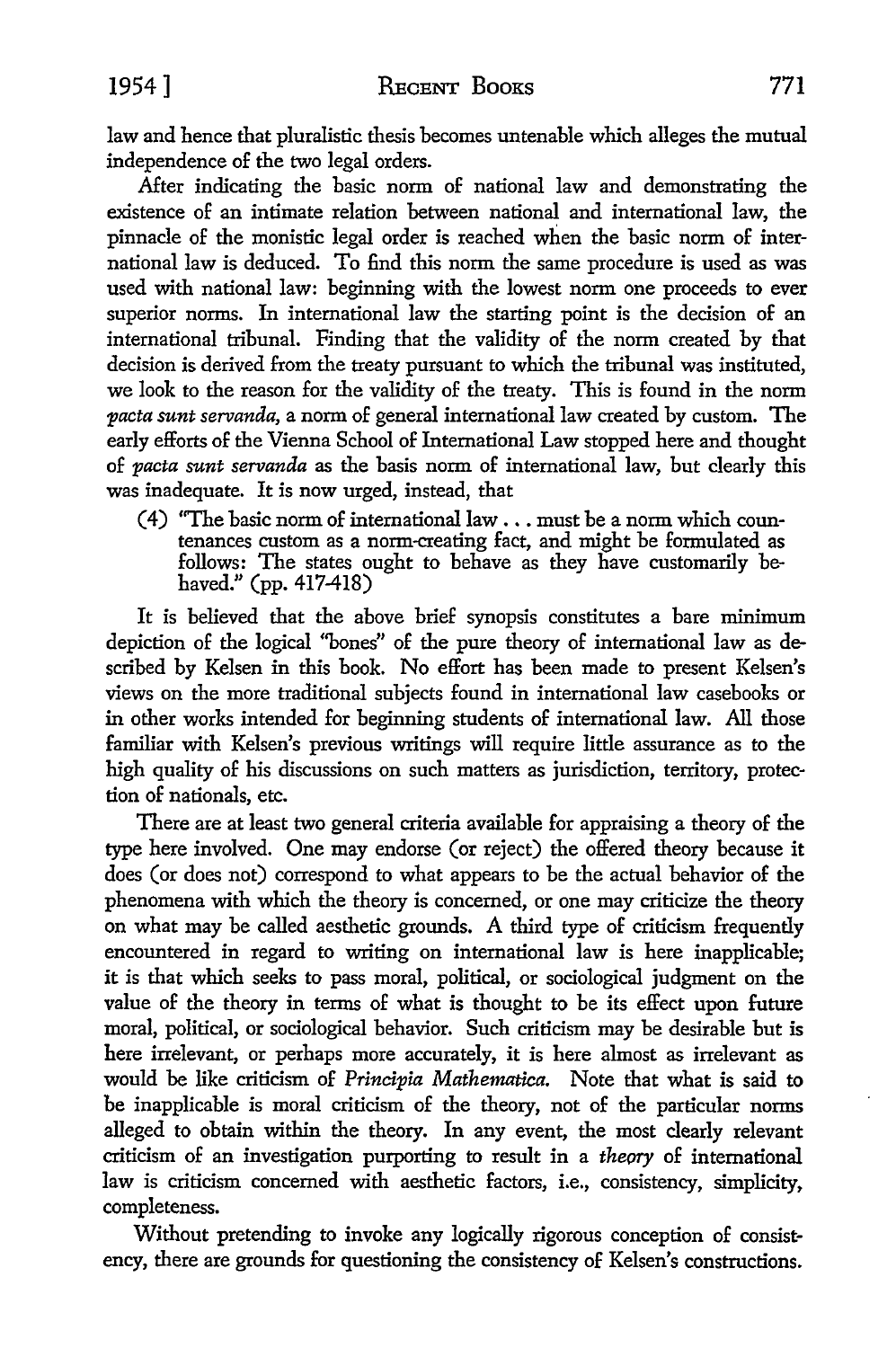The apparent difficulties may be attributable solely to the vagueness and ambiguity of any natural language available for expressing admittedly complex ideas. However, consider in addition to (I) above, the following two further passages from Kelsen:

- (5) "That the first constitution is a binding legal norm is presupposed, and the formulation of the presupposition is the basic norm of the national legal order." (p. 412)
- (6) "According to international law, the constitution of a state is valid only if the legal order established on the basis of this constitution is, by and large, effective. It is this general principle of effectiveness, a positive norm of international law, which, applied to an individual national legal order, provides the basic norm of this national legal order." (pp. 414-415)

As regards the relationship between (I) and (5), what does "postulated" in (I) mean when considered in the light of "formulated" and "presupposition" in (5)? What does it mean to formulate a presupposition? Is the formulation of a presupposition a postulate? If (I) is correct, and the basic norm of a national legal order is a postulate, which by its very nature is extra-logical to the system, how can such a norm (postulate) bear a *logical* relation to another system? It will be recalled that such a relationship was alleged to exist between national and international law and hence the final argument of pluralism was answered.

A further problem in regard to (5). Can it be correct to say that the "first constitution is a binding legal norm," or even that the first constitution is a legal norm? In order for either proposition to be correct, especially the first, the constitution would itself have to be composed of one or more norms. Instead of a constitution typically asserting, for example, "All legislative powers herein granted shall be vested in a Congress," it would require that the norm read, "All legislative powers herein granted ought to be vested in a Congress." A constitution itself composed of legal norms is objectionable on two grounds: it would not correspond with reality, but more important, it would presuppose the validity of the legal order which is a condition for the validity of all norms created pursuant to the constitution. That is, the norm, "All legislative powers herein granted ought to be vested in a Congress" would not be valid unless and until the following norm was valid: One ought to behave in accordance with the norm that all legislative powers herein granted ought to be vested in a Congress. Quotation ( 6) attests to the correctness of this view; it also indicates why this apparent confusion has arisen.

Assuming that (I) and (5) are intended to mean the same thing and that there is no difficulty as regards the relationship between them, how then reconcile (I) and (6)? It appears that (6) states that: The basic norm of a national legal order ( which is also an inferior norm of the international legal order) is that the constitution of the state is valid only if the legal order established on the basis of the constitution is, by and large, effective. Clearly, (I) and (6) cannot both be *the* basic norm of a national legal order, and clearly (I) means something quite different from what (6) means. This is evident from the fact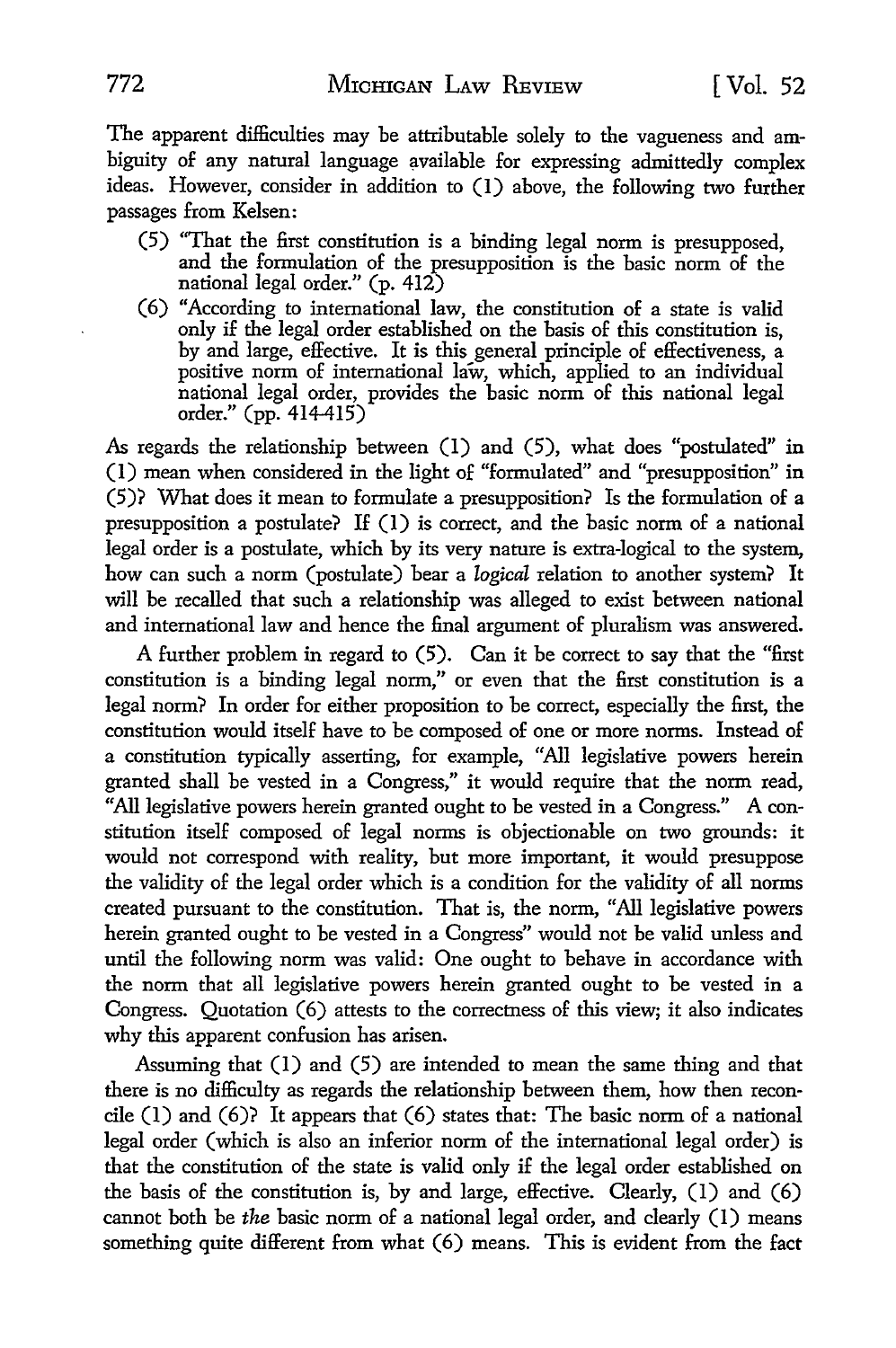that (I) is a presupposition of the national legal order, whereas (6) is apparently deduced from the basic norm of international law and is not a presupposition at all. May the solution lie in the fact that there is more than one basic norm for a national legal order? Analogizing the norm of a legal order to the axiom of a logical order, it would appear that an order as rich as the legal order may indeed require more than one axiom. May it be that the pure theory of law is aesthetically too simple? Reading Kelsen as a whole, it is likely that his sense of parsimony would be offended by a multiplicity of basic norms, although such a multiplicity would in no way diminish the purity of the theory. If compelled to choose which Kelsen intends as *the* basic norm it is likely that (1) would prevail over (6); however, the reverse presents greater support to Kelsen's

Before concluding, two further problems will be merely indicated without attempting to offer any suggestions for their solution. First, does Kelsen intend, as (I) suggests, that one ought behave as the "drafters" of the first constitution intended; does he contemplate making the result of the latest historical researches into the "drafter's" intent the first constitution? Or, does he intend that the dynamic quality of the legal order lies only in the method of creating norms and not also in changing interpretations as to what was ordained by those individuals who laid down the initial procedure for creating law?

Second, it will be recalled that the basic norm of international law dictates that "states ought to behave as they have customarily behaved." In regard to this proposition there are at least two difficulties; the first concerns the word "they," and the second centers upon the concept of custom. Kelsen has devoted some attention to the latter subject and says of custom:

(7) "... the frequency of conduct  $\dots$  is only one element of the lawcreating fact called custom. The second element is the fact that the individuals whose conduct constitutes the custom must be convinced that they fulfill, by their actions or abstentions, a duty, or that they exercise a right. They must believe that they apply a norm, but they need not believe that it is a legal norm which they apply. . . . If the conduct of the states is not accompanied by the opinion that this conduct is obligatory or right, a so-called 'usage,' but not a lawcreating custom, is established." (p. 307)

Kelsen rejects the *Volksgeist* of Savingy and the *solidarite sociale* of Duguit as explanations for the creation of law because they are scientifically unprovable "assumptions of social metaphysics, the purpose of which is to present moralpolitical postulates, based on subjective value judgments, as objectively valid principles." (p. 310) But is not an almost identical objection valid against Kelsen's conception of custom as law-creating fact? True, he posits no metaphysical entity as the force behind the creation of the custom, but are not moralpolitical postulates and subjective value judgments operating to create what are alleged to be objectively valid customs? Or is one to believe that a state's opinion that its conduct is obligatory is an objectively ascertainable fact involving few, if any, subjective value judgments? When Kelsen requires that the law-creating

monistic demands.